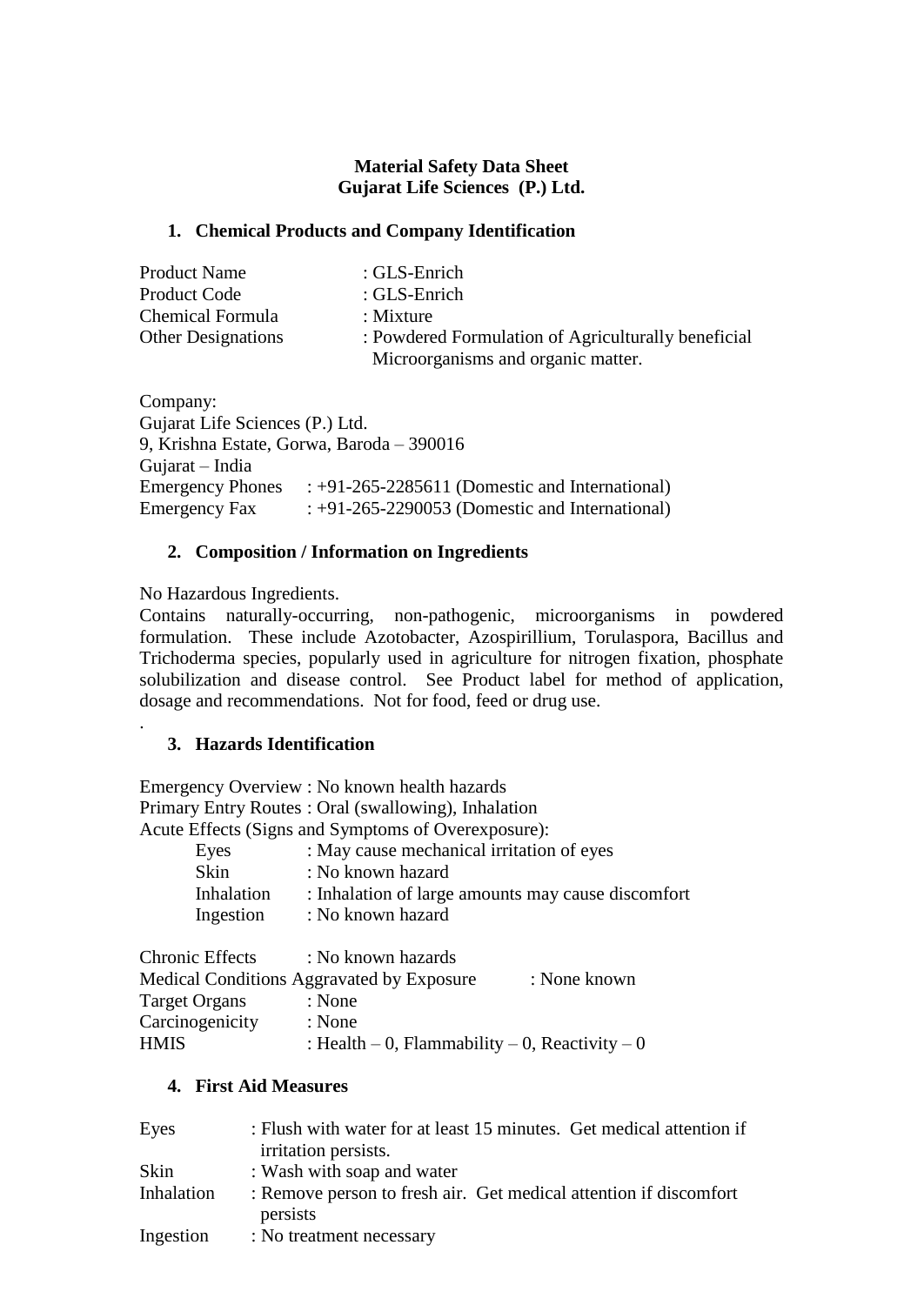# **5. Fire Fighting Measures**

| : None                              |
|-------------------------------------|
| : Not Applicable                    |
| : LEL: Not Applicable               |
| <b>UEL:</b> Not Applicable          |
| : Use media suitable for            |
| surrounding fire                    |
| : Not Known                         |
| : No special requirement            |
|                                     |
|                                     |
|                                     |
| : Contain spill and recover for use |
| or disposal                         |
| : Flush area with water             |
|                                     |
|                                     |
|                                     |
|                                     |
| : Store in original container in    |
| clean, cool and dry place. Use      |
| before expiration date printed on   |
| package                             |
|                                     |
| : No special handling requirements. |
| Follow normal hygienic and          |
| housekeeping standards for          |
|                                     |

# **8. Exposure Control / Personal Protection**

| Ventilation                     | : Special ventilation is not required                                 |
|---------------------------------|-----------------------------------------------------------------------|
| Protective Clothing / Equipment | : No special requirement                                              |
| Respirator                      | : Not required                                                        |
| <b>Contaminated Equipment</b>   | : Clean with soap and water                                           |
| Comments                        | : Practice general personal hygiene<br>after using this product. Wash |
|                                 | hands with soap and water before                                      |
|                                 | eating, drinking or smoking.                                          |

agricultural products

# **9. Physical and Chemical Properties**

| <b>Physical State</b>   | : Powder / Solid    |
|-------------------------|---------------------|
| Colour                  | : Black             |
| Odour                   | : Mild              |
| <b>Water Solubility</b> | : Partially Soluble |
| % Volatile volume       | : Not determined    |
| <b>Specific Gravity</b> | : NA                |
| <b>Vapour Pressure</b>  | : Not determined    |
| <b>Vapour Density</b>   | : Not determined    |
| pH                      | $: 6.5 - 7.0$       |
| <b>Melting Point</b>    | : NA                |
| <b>Boiling Point</b>    | : NA                |
| <b>Freezing Point</b>   | : NA                |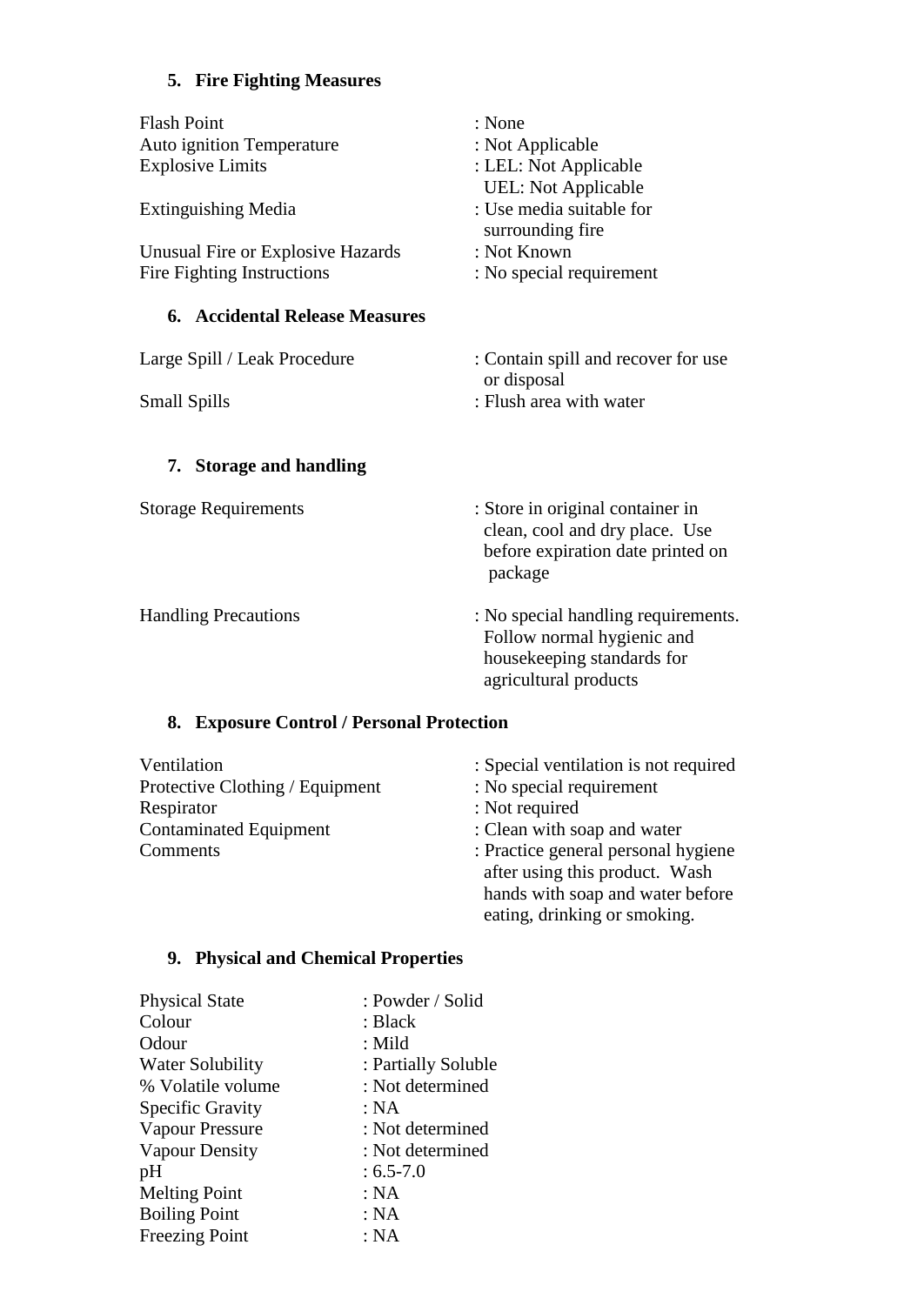# **10. Stability and Reactivity**

| <b>Stability</b>                    | : Stable                          |
|-------------------------------------|-----------------------------------|
| Conditions to avoid                 | : None                            |
| Hazardous Polymerization            | : Will not occur                  |
| <b>Chemical Incompatibilities</b>   | : Avoid contact with any chemical |
| Hazardous products of decomposition | : None                            |

### **11. Toxicological Information**

| : Not a skin sensitizer |
|-------------------------|
|                         |

#### **12. Ecological Information**

The product contains non-pathogenic microbial strains that occur naturally in soil and is biodegradable.

#### **13. Disposal Consideration**

Disposal: Small amounts of the product which cannot be used according to the label instructions may be disposed off in a landfill

RCRA Waste Status: This product is not regulated as a hazardous waste. State and local regulation may affect the disposal of its product. Consult your state, local or provincial environmental agency for disposal of waste other than by use accordingly to instructions.

#### **14. Transport Information**

| Transportation Data : This product is not regulated as a hazardous material for all |
|-------------------------------------------------------------------------------------|
| modes of transportation                                                             |
| : Not Applicable                                                                    |
| : Not Applicable                                                                    |
|                                                                                     |

#### **15. Regulatory Information**

| <b>TSCA</b>                       | : All components of this product are |
|-----------------------------------|--------------------------------------|
|                                   | listed on TSCA Inventory             |
| <b>SARA Section 313</b>           | : Contains no reportable components  |
| <b>OSHA Hazard Classification</b> | : Non Hazardous                      |
| Proposition 65                    | : Contains no components subject to  |
|                                   | warning requirement                  |

WHMIS / Controlled Products Regulations : This products has been classified in accordance with the hazard criteria of the CPR and this MSDS contains all of the information required by the CPR